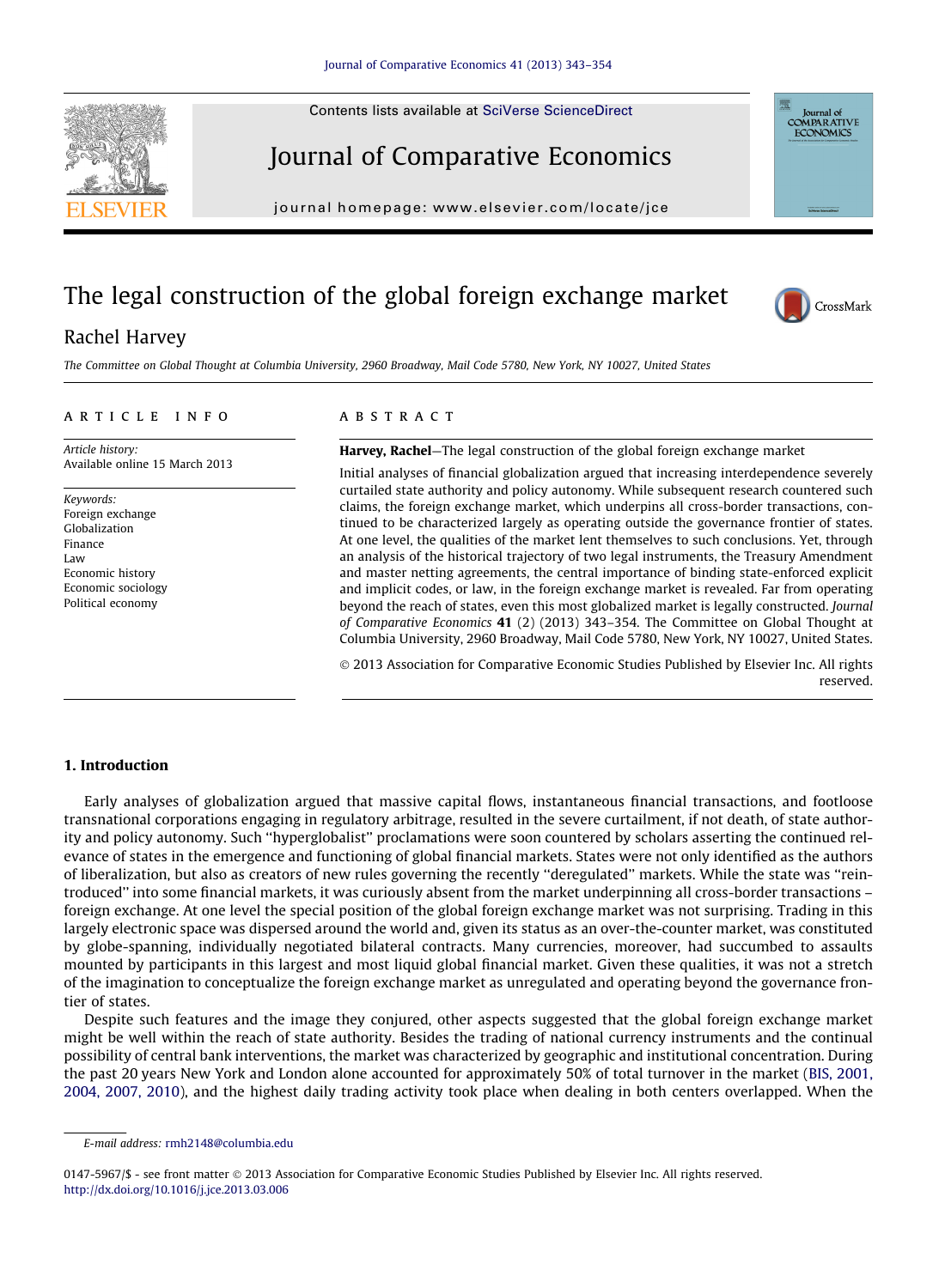remaining five top financial centers were included, the concentration in global turnover increased to 80%. Further countering the dispersed image of this market was the centralization of dealing in about a dozen institutions in each of these dominant financial centers (BIS, 2004 and 2010). These leading firms, moreover, formulated market wide trading practices and policy positions through their involvement in quasi-public organizations, such as the New York-based Foreign Exchange Committee (FXC). Despite the possibility for exchanging a multitude of currencies, moreover, the US dollar was used as one of the ''legs'' in a majority of trades. Far from being a decentralized electronic space, a core set of geographies and institutions dominated the market.

Such evidence had, however, minimal impact on global foreign exchange market research which largely focused on the factors influencing exchange rate movements. Relegating the state to an external position might simply have reflected how the market was truly beyond the reach of government agencies, authority, and even laws. National geographies and institutional milieus were not implicated in this global market's structure and functioning. Yet through the course of researching the foreign exchange market and its governance arrangements, it became clear that state-enforced explicit and implicit codes that were binding on market participants, or law, were significant factors in the foreign exchange market. Two legal instruments in particular demonstrated the importance of state authority – the Treasury Amendment (TA) and master netting agreements. In mapping their historical trajectories, it became clear that even this most globalized market was legally constructed.

The first legal instrument – the TA – was used by state, market, and quasi-public actors to curtail the ability of a government agency, the Commodity Futures Trading Commission (CFTC), to regulate the New York node of the global foreign exchange market. State law, in this instance, was used as a boundary mechanism preventing market oversight of a specific state actor. The New York node in the global foreign exchange market did not, however, exist in a legal vacuum. It was governed by private and state-based implicit and explicitly binding codes. The TA preserved this patchwork self-regulatory order and allowed it to develop further. Yet, by cordoning off the market from the CFTC, the TA contributed to the ''unregulated'' appearance of the global foreign exchange market.

The second legal instrument – master netting agreements – was part of an effort to address systemic disturbances created by settlement and counterparty risk in the market. In order for these agreements to be viable, however, they required statebacking. Without this support, these private and explicit codes would not have gained traction in the market or have been binding. Once state enforcement was guaranteed and these contracts began to be used, the master netting agreements restructured market liquidity. Initially this took the generic form of reducing gross settlement and counterparty exposures to net amounts. State, private, and quasi-public actors, however, soon forged a link between these contracts and regulatory capital. Once the connection was established the standardized contracts could be used to minimize the amount of regulatory capital allocated to foreign exchange trading. With the state acting as the ultimate guarantor of rights, the master netting agreements constituted the market by restructuring liquidity.

To document the critical importance of state authority and enforcement in the global foreign exchange market, a variety of primary sources were employed. Archival materials, annual reports, periodicals, and a handful of interviews were used to map the historical trajectories of the TA and the master netting agreements. Documentary evidence contained in the Federal Reserve Bank of New York Archives and the Bank for International Settlements Archives proved to be particularly important in this endeavor. It provided key information about the reasons behind the creation of each legal instrument; the core problems involved in crafting each arrangement; and the factors determining their subsequent use and development. By providing the details about the origins of each legal instrument, such data proved to be particularly valuable in illuminating the foundational role of state authority and enforcement in the market. It revealed how the structure and operation of even this most globalized market was legally constructed.

#### 2. Literature

Initially the rise of global finance was attributed to market actors and various communication and technological innovations, such as derivatives and computational advances. In these analyses cross-border financial integration undermined states' abilities to regulate their economies [\(Friedman, 1999; Harris, 2004; O'Brien, 1992; Wriston, 1997\)](#page--1-0). In response to such proclamations, some scholars asserted the continued relevance of the state in the face of rapid and volatile capital flows. While recognizing the more delimited authority of states over their political–economic territories, they cautioned against any proclamations about the "death of the state." Instead their research focused on how sovereignty was reconfigured [\(Cerny, 1991, 1994; Helleiner, 1999; Hirst and Thompson, 1995; Underhill, 1991, 1995; Sassen, 2006\)](#page--1-0). The collapse of the Bretton Woods monetary order, the move to flexible exchange rates, and the liberalization of exchange and capital controls were not the outcome of states being overwhelmed by market forces or telecommunication developments. Through, for instance, international cooperation or crafting new laws, states fostered and encouraged the very markets identified as curtailing their power ([Burn, 2006; Helleiner, 1994; Walter, 2005\)](#page--1-0). Even with deregulation and liberalization, states did not necessarily withdraw from markets. A race to the bottom – or ''competition in laxity'' – was possible, but far from inevitable. Rather liberalization was often followed by a process of reregulation in which states expanded their supervision of markets [\(Cerny, 1991, 1994\)](#page--1-0) and, in some cases, led to a ''race to the top'' [\(Lutz, 1998\)](#page--1-0). The key role of states in markets might have shifted towards one of support, but their agents retained authority over the scope of global financial markets and the conditions under which participants operated ([Dombrowski, 1998](#page--1-0)).